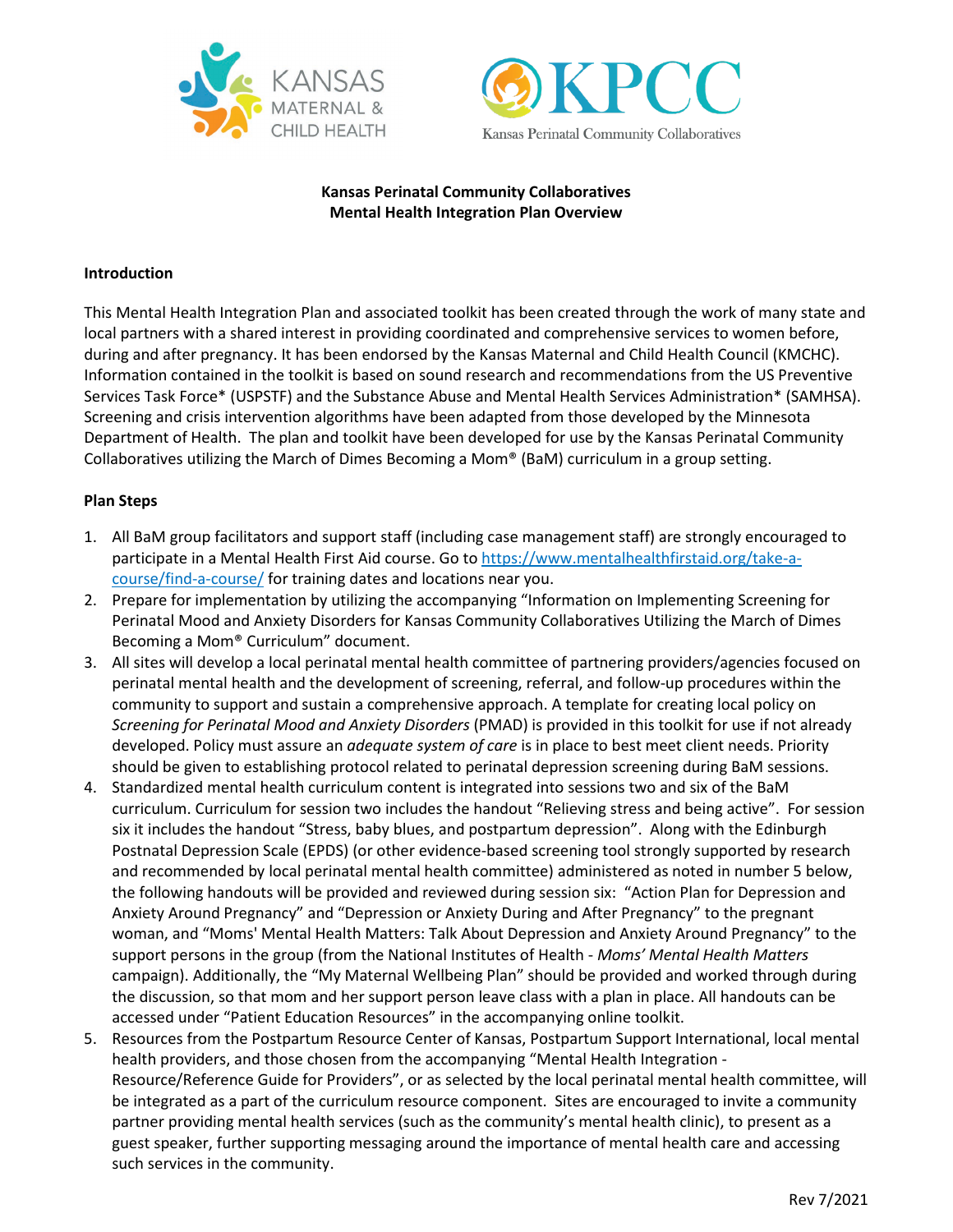- 6. The [babybuffer.org](http://babybuffer.org/) website and Rx card (sponsored by the Kansas Chapter of the American Academy of Pediatrics) should be integrated into session two, to support the messaging around the effects of stress in pregnancy and the wiring of the infant's brain. Sites will choose either the Brain Builders video from the Alberta Family Wellness Initiative or the video on the babybuffer.org website home page, to show during the group session as another way of communicating this message to participants. Sites are encouraged to invite a community partner providing early childhood services (such as Early Head Start, Tiny K, child care partners, etc.), to present as a guest speaker, further supporting this consistent messaging.
- 7. Mental health screening is standardized with the implementation of the EPDS (or other evidence-based screening tool strongly supported by research and recommended by local perinatal mental health committee) during sessions two and six (following recommended screening guidelines of ideally once per trimester, or at least once prenatally). Additionally, during session two, all group participants, including support people, may complete the "Stress Quiz" or similar type screening tool (may use "Stress Quiz" provided in accompanying online toolkit or may incorporate locally recommended screening tool identified by perinatal mental health committee) to create a self-awareness of stress level and associated risks.
- 8. A local Mental Health Resources directory will be developed by the perinatal mental health committee, to include the resource name and location, contact information (including 24-hour hotline numbers if available), hours of service, level of services provided, and payment source options (i.e. what insurance is accepted by each provider/agency, or if there is a sliding-fee scale, etc.). This directory should be included in the resource section of session two and reviewed with participants during the session, and referenced again during session six. A template is provided in the accompanying online toolkit for local adaption.
- 9. The EPDS (or other evidence-based screening tool strongly supported by research and recommended by local perinatal mental health committee) will be scored by support staff during the BaM sessions, using the scoring instructions on the back side of the EPDS tool (or accompanying selected screening tool), and participants will be approached and referred as determined by local procedures that are included in the accompanying "Ideal Work Flow: Screening for Perinatal Mood and Anxiety Disorders in the Becoming a Mom® Group Setting" and "Ideal Work Flow: Crisis Intervention following Screening for Perinatal Mood and Anxiety Disorders in the Becoming a Mom® Group Setting". Sites should utilize the accompanying "Edinburgh Postnatal Depression Scale Tip Sheet" as part of staff training on EPDS implementation.
- 10. Sites are encouraged to use their local perinatal mental health committee to develop and integrate a postpartum screening and follow-up process, utilizing local home visitation programs/services, WIC, Title X Family Planning appts., postpartum check-up with OB Provider, and well-child visits as designated screening opportunities (following recommended screening guidelines between 2-4 weeks postpartum, 8-12 weeks postpartum, and 9-12 months postpartum).

\*The USPSTF makes recommendations about the effectiveness of specific preventive care services, based on the evidence of both the benefits and harms of the service and an assessment of the balance. "The USPSTF recommends screening for depression in the general adult population, including pregnant and postpartum women. Screening should be implemented with adequate systems in place to ensure accurate diagnosis, effective treatment, and appropriate follow-up." (Siu, 2016) All evidence demonstrates that "depression is common in postpartum and pregnant women and affects not only the woman, but her child as well". "Almost one in five women get depressed at some time in their lifetime. This percentage goes up in stressful situations, like being a mother with young children. Among young women in home visiting, WIC, and Early Head Start and Head Start programs, nearly half may be depressed." (Depression in Mothers: More than the Blues, 2014, p.2) "The USPSTF found adequate evidence that programs combining depression screening with adequate support systems in place improve clinical outcomes in adults, including pregnant and postpartum women. (Siu, 2016) It is hoped that this plan and toolkit will assist your program and its partnering providers and community agencies to establish that "adequate system of care", each serving a unique role to assure the most comprehensive and coordinated services and support system available to the perinatal population in your community.

Albert L. Siu, MD, MSPH and the US Preventive Services Task Force (USPSTF) Author Affiliations. *Screening for Depression in Adults US Preventive Services Task Force Recommendation Statement. JAMA*. 2016; 315 (4):380-387. Doi:10.1001/jama.2015.18392.

Substance Abuse and Mental Health Services Administration. Depression in Mothers: *More Than the Blues – A Toolkit for Family Service Providers*. HHS Publication No. (SMA) 14-4878. Rockville, MD: Substance Abuse and Mental Health Services Administration, 2014.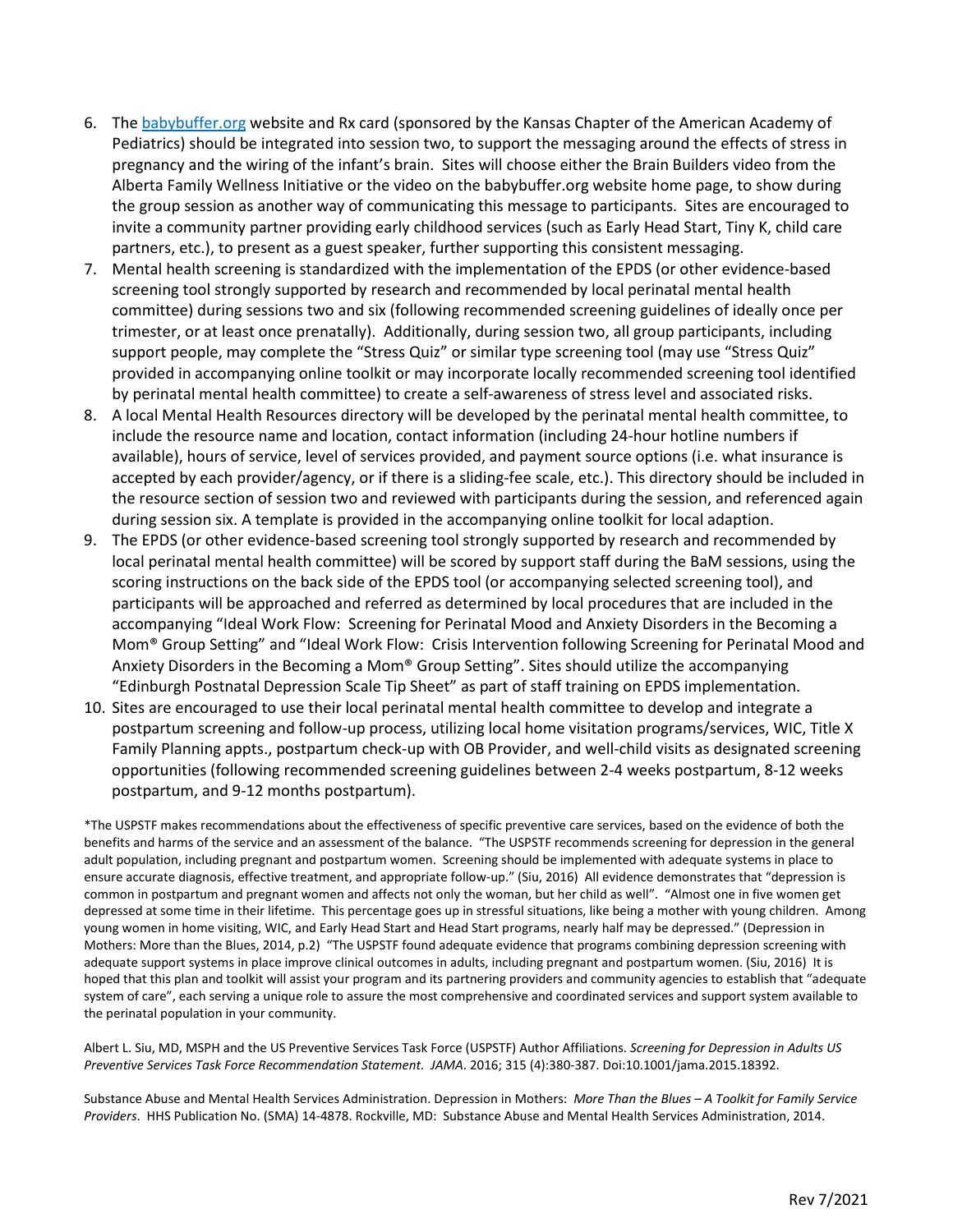

## **Ideal Work Flow: Screening for Perinatal Mood and Anxiety Disorders (PMAD) in the Becoming a Mom® Group Setting**





Adapted for Kansas Perinatal Community Collaboratives by the Kansas Department of Health and Environment, Bureau of Family Health, with review, recommendations, and endorsement by the Kansas Maternal Child Health Council, April 2016. Credit is given to the Minnesota Department of Health for their work to create the *Ideal Work Flow: Screening for Postpartum Depression/Anxiety in Well-Child Visits using EPDS*, Oct. 201[5 http://www.health.state.mn.us/divs/cfh/topic/pmad/content/document/pdf/workflowepds.pdf](http://www.health.state.mn.us/divs/cfh/topic/pmad/content/document/pdf/workflowepds.pdf) Revised 10/2018